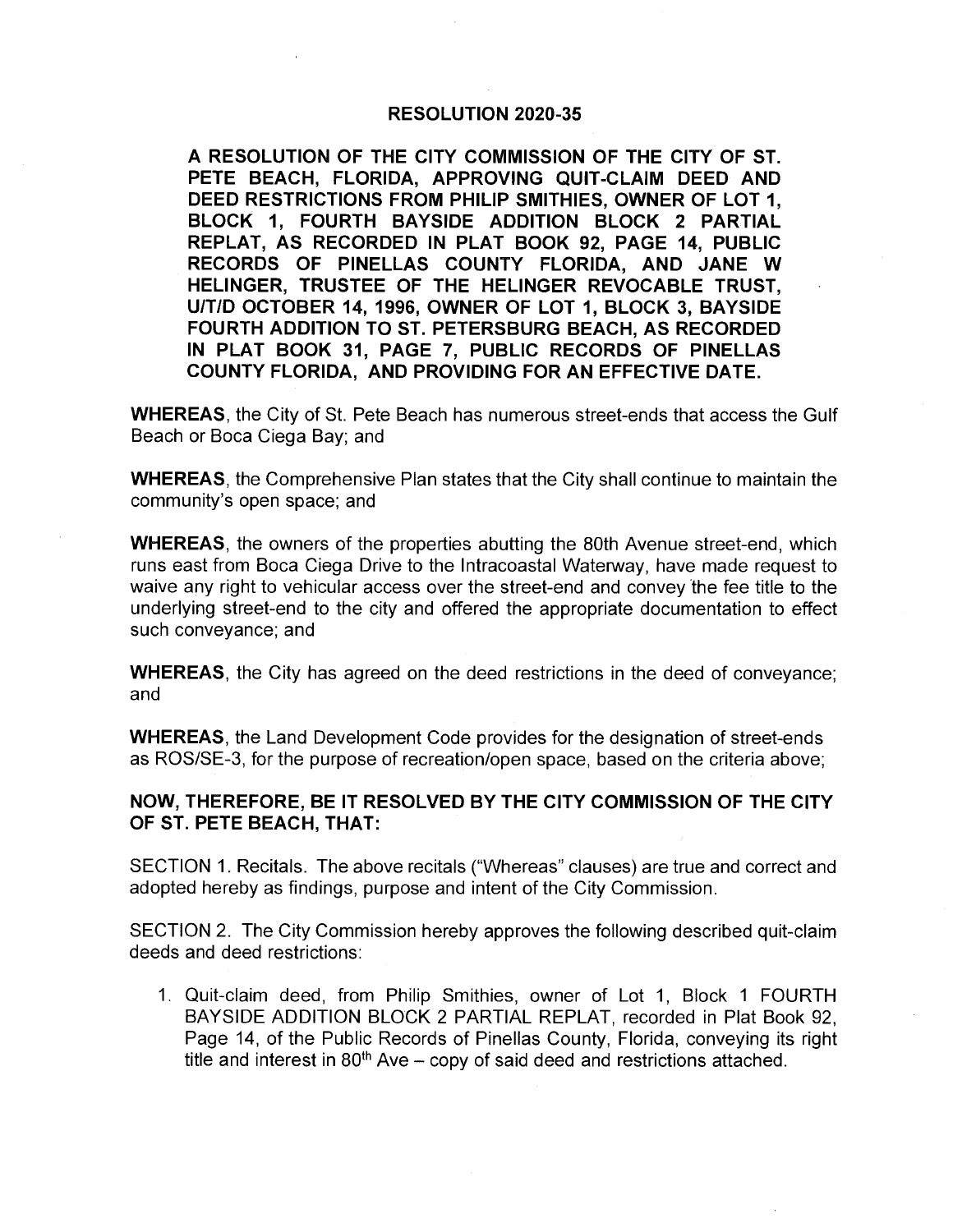2. Quit-claim deed, from Jane W. Helinger, as Trustee of the HELINGER REVOCABLE TRUST, u/t/d October 14, 1996, owner of Lot 1, Block 3 BAYSIDE FOURTH ADDITION TO ST. PETERSBURG BEACH, recorded in Plat Book 31, Page 7 of the Public Records of Pinellas County, Florida, conveying its right title and interest in  $80<sup>th</sup>$  Ave – copy of said deed and restrictions attached.

SECTION 3. Effective Date. This resolution shall take effect immediately upon adoption.

PASSED AND APPROVED BY THE CITY COMMISSION OF THE CITY OF ST. PETE BEACH, FLORIDA, THIS 11th DAY OF AUGUST, 2020.

> CITY COMMISSION, CITY OF ST. PETE BEACH, FLORIDA.

Alan Johnsøn, Mayor

ATTEST:

بأصيب تعد

**COMMANDEL**<br>Ginny Keetek Bodkin, Interim City Clerk

APPROVED AS TO FORM AND LEGAL SUFFICIENCY:

Andrew Dickman, City Attorney

 ${00066691}$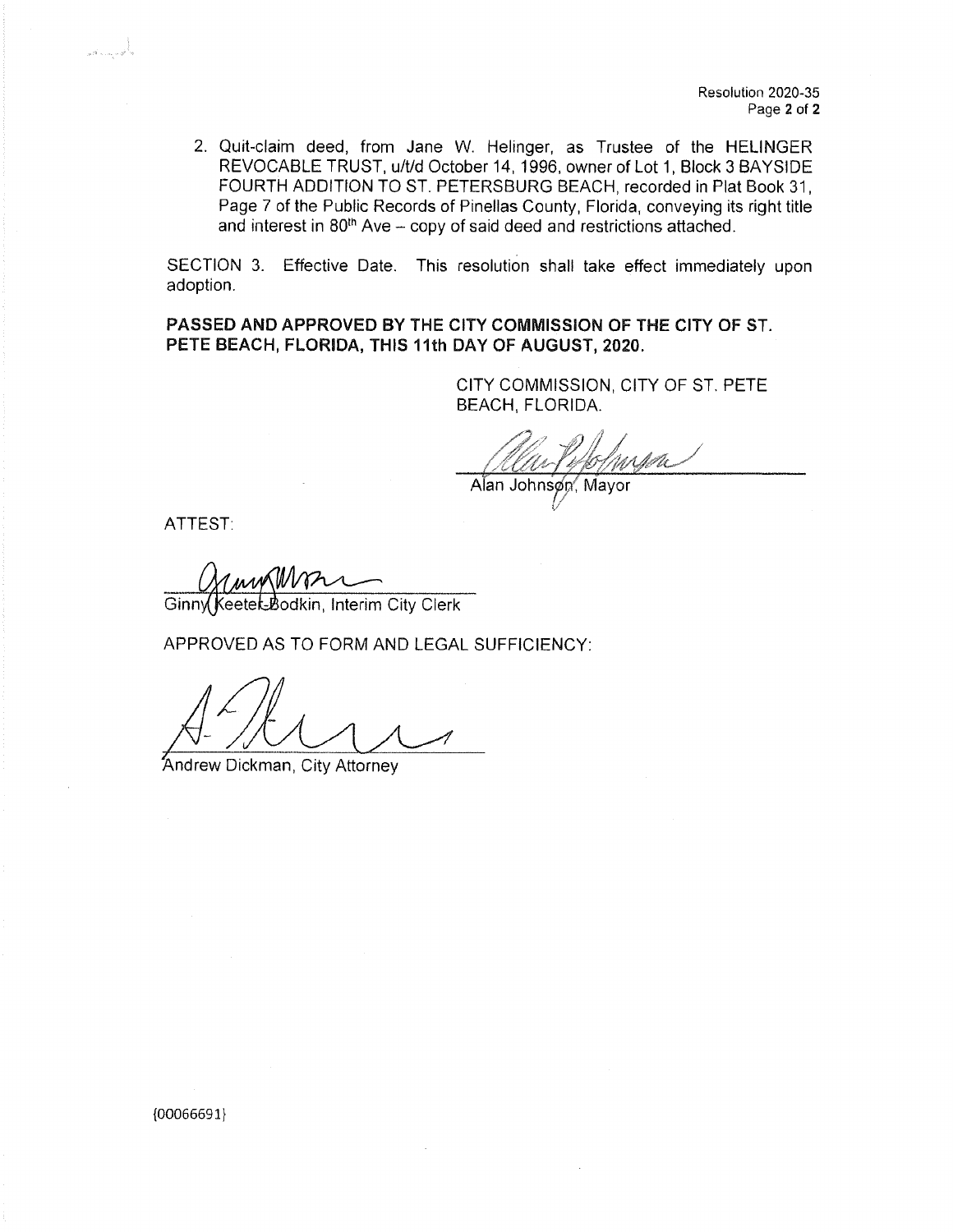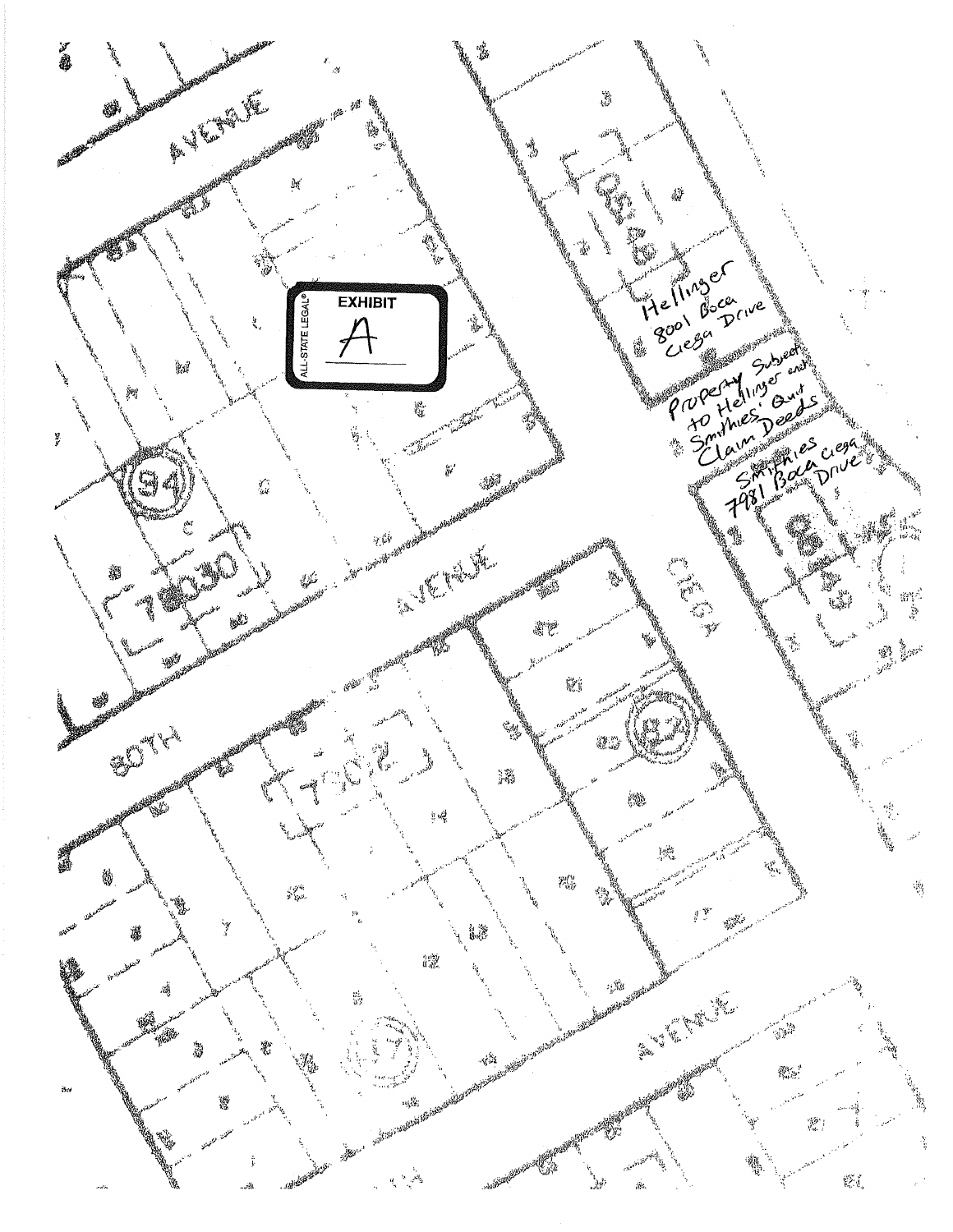KEN BURKE, CLERK OF COURT AND COMPTROLLER PINELLAS COUNTY, FL INST# 2020260419 09/01/2020 09:19 AM OFF REC BK: 21146 PG: 1861- 1864 Prepared by and return to: DocType: DEED RECORDING: \$35.50

Paul C. Grivas, Esq. 350 Corey Ave. St. Pete Beach, FL 33706 727-363-6100

 $\mathbf{r} = \mathbf{r}$ 

## Quit Claim Deed

This Quit Claim Deed made this 11th day of August, 2020 between JANE W. HELINGER, as Trustee of the HELINGER REVOCABLE TRUST, u/t/d October 14, 1996, whose address is 8001 Boca Ciega Drive, St. Pete Beach, Florida 33706, Grantor, and CITY OF ST. PETE BEACH, Pinellas County, in the State of Florida, whose address is 155 Corey Avenue, St. Pete Beach, Florida 33706, Grantee:

Witnesseth, that Grantor is the owner and has fee simple title to the property described as:

#### Lot 1, Block 3 BAYSIDE FOURTH ADDITION TO ST. PETERSBURG BEACH, according to the map or plat thereof recorded in Plat Book 31, Page 7.

And that Grantor does hereby give, subject to the Deed Restrictions Attached as Exhibit "B" and in consideration of the sum of One Dollar  $(\$1.00)$  and other good and valuable consideration, remise, release, and quitclaim to the said Grantee, and Grantee's heirs and assigns forever, all the right, title, interest, claim, including the right of ingress and egress over and demand which Grantor has in and to the following described non -homesteaded land, situate, lying and being in Pinellas County, Florida to -wit:

Beginning at the northwest corner of Lot 1, Block 1 FOURTH BAYSIDE ADDITION BLOCK 2 PARTIAL REPLAT, according plat thereof recorded in Plat Book 92, Page 14, then approximately 99.5 feet along the border of Lot 1, Block 1 to the shores of Boca Ciega Bay, then north northwest along Boca Ciega Bay to the southeast corner of Lot 1, Block 3 BAYSIDE FOURTH ADDITION TO ST. PETERSBURG BEACH, according to the map or plat thereof recorded in Plat Book 31, Page 7, then approximately 99 feet along the border of Lot 1, Block 3, and then south southeast 60 feet along Boca Ciega Drive to the northwest corner of Lot 1, Block 1.

Such property being graphically depicted on Exhibit "A" attached hereto and made a part hereof.

In Witness Whereof, Grantor has hereunto set Grantor's hand and seal the date first above written.

W. HELINGER, as Trustee, Grantor Witness Name: CAMILLA AVICHOL itness Name:  $S$ NNE

STATE OF FLORIDA COUNTY OF PINELLAS

The foregoing instrument was acknowledged before me by means of  $\nu$  physical presence or online notarization, this  $26$   $\sim$  day of August 2020, by JANE W. HELINGER, who is personally known to me or has produced  $\vec{v}$   $\vec{v}$   $\vec{v}$   $\vec{v}$   $\vec{v}$   $\vec{v}$   $\vec{v}$   $\vec{v}$   $\vec{v}$   $\vec{v}$   $\vec{v}$   $\vec{v}$   $\vec{v}$   $\vec{v}$   $\vec{v}$   $\vec{v}$   $\vec{v}$   $\vec{v}$   $\vec{v}$   $\vec{v}$   $\vec{v}$   $\vec{v}$   $\vec{v}$ 

Notary Public-State of Florida

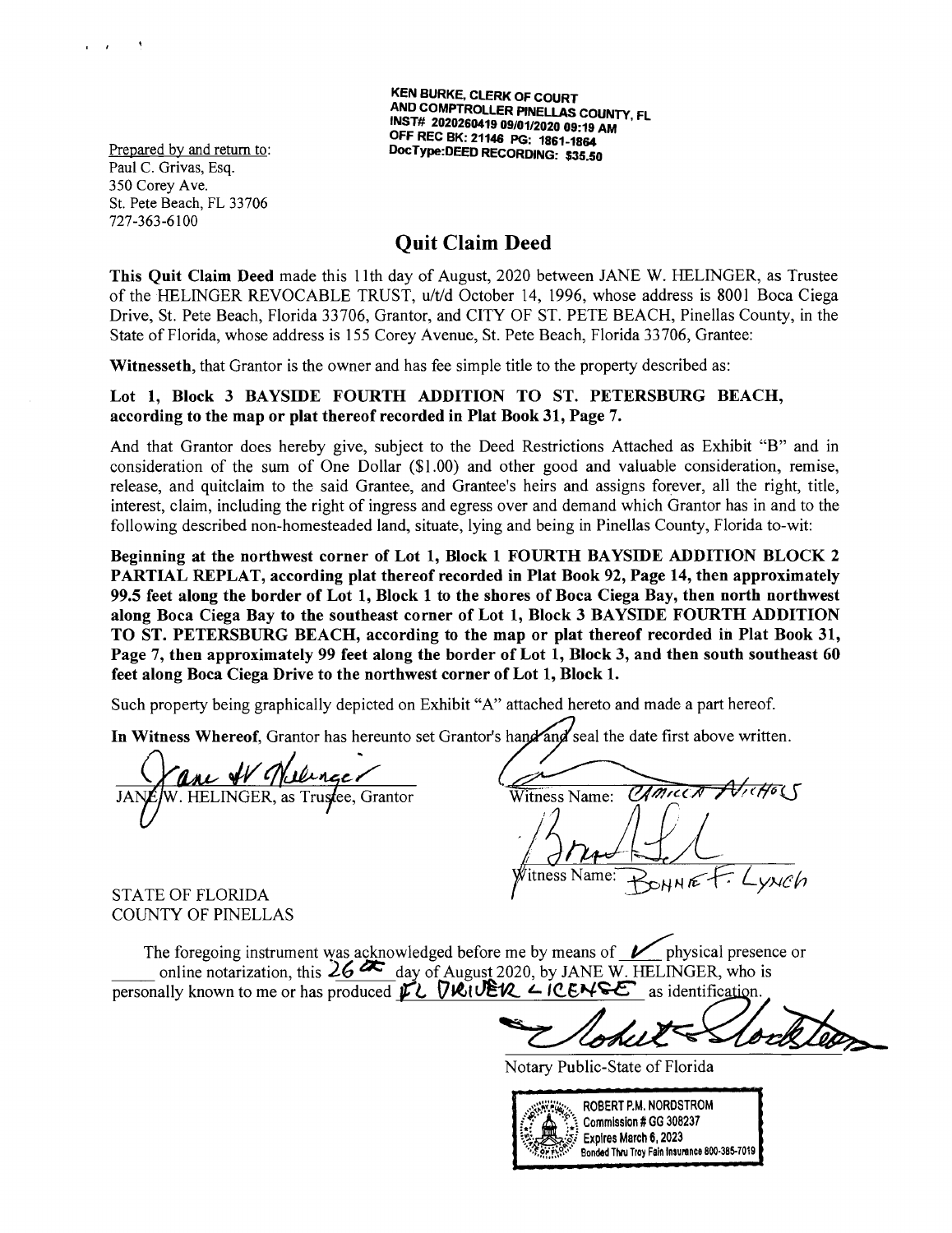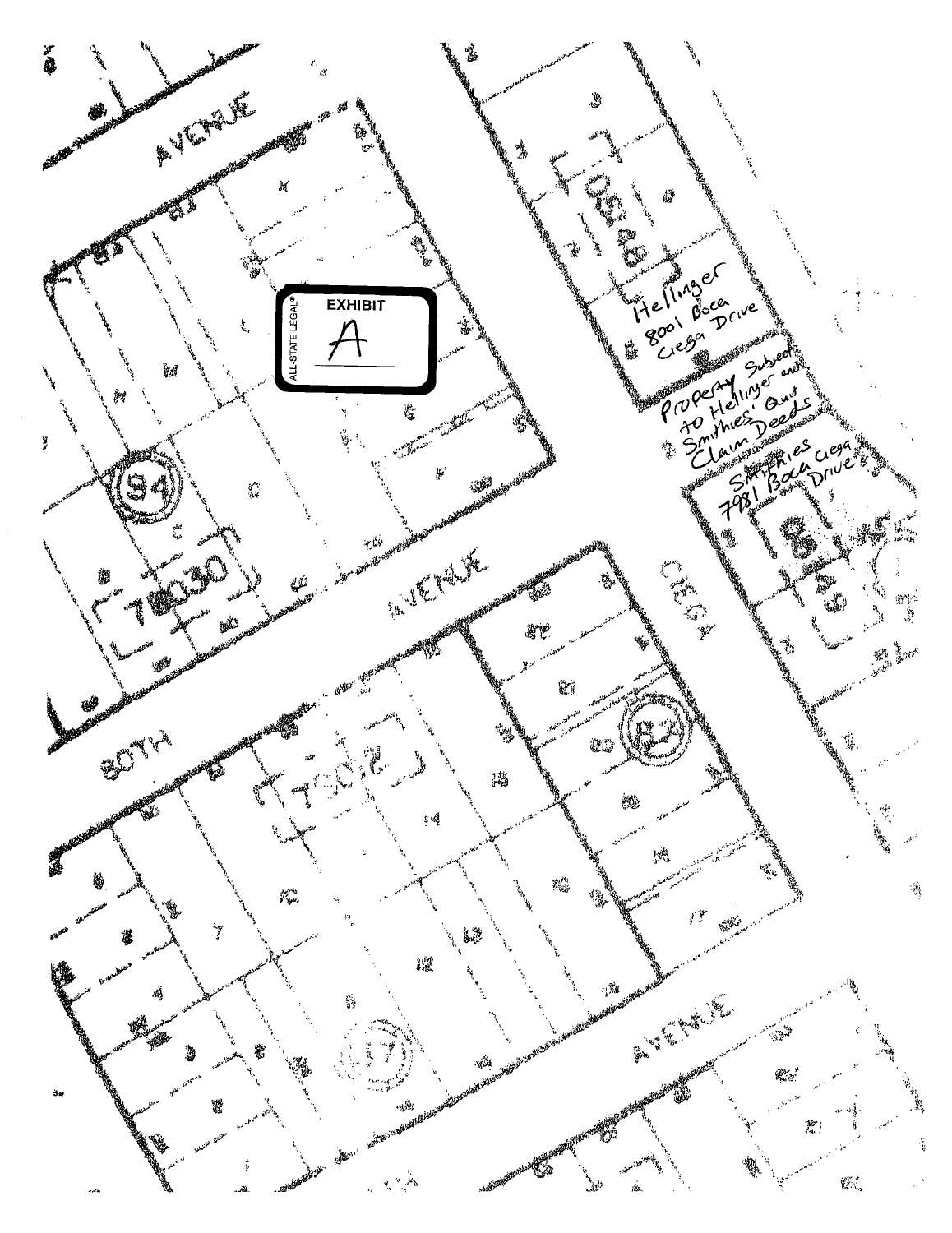### Exhibit "B" DEED RESTRICTIONS Restrictive Covenant and Use Limitations)

The possession, occupancy and use of the Property shall be subject to and governed by the restrictions and limitations stated below ( collectively the " Restrictions"), which Restrictions shall be deemed to run with the land and shall be binding upon and inure to the benefit of Grantor and Grantee, and their respective assignees and successors in interest and all persons and parties who shall enter upon or come onto the Property:

- 1. **Permitted Use:** The Property may be occupied and used only for the purposes stated below (herein collectively referred to as the "Permitted Uses"):
- 1.1 Unimproved open space

 $\lambda$ 

- 1.2 Pedestrian access (ingress and egress) to the intracoastal waterway and the placement, construction and maintenance of improved walkways for such access purposes, including the existing improved and paved pedestrian walkway which does not appear to be within ten ( 10) feet of the boundary line of either adjacent property (Lot 1, Block 3 BAYSIDE FOURTH ADDITION TO ST. PETERSBURG BEACH, according to the map or plat thereof recorded in Plat Book 31, Page 7 of the Public Records of Pinellas County, Florida and Lot 1, Block 1 FOURTH BAYSIDE ADDITION BLOCK 2 PARTIAL REPLAT, according plat thereof recorded in Plat Book 92, Page 14, of the Public Records of Pinellas County, Florida) (herein referred to as the "Residential Buffer Areas"). The Residential Buffer Areas shall not be used for pedestrian access by the placement, construction and maintenance of improved walkways; and
- 1.3 The placement and maintenance by Grantee of indigenous (native) plants, trees and landscaping elements.
- 1.4 Subject to the approval of the Grantee, the Grantor may install and maintain a landscape buffer within the Residential Buffer Areas, which area shall not be used by the Grantee for any of the permitted uses authorized by the Deed Restrictions. In the event that the Grantor installs an approved landscape buffer, it shall be maintained by the Grantor at the same standard established by the City for the maintenance of other landscaped areas within public street -ends. Whether Grantor meets the standard of maintenance for the landscaped buffer shall be at the discretion of the City manager. If Grantor fails to meet the standard of maintenance, upon thirty (30) day written notice of deficiency and Grantor's failure to remedy the deficiency, the City may remove the landscape buffer and replace it with landscaping that is deemed appropriate to meet the use established for this street-end.
- 1.5 The placement and maintenance by Grantor of a stone walkway from Grantor's lot to the existing intracoastal access.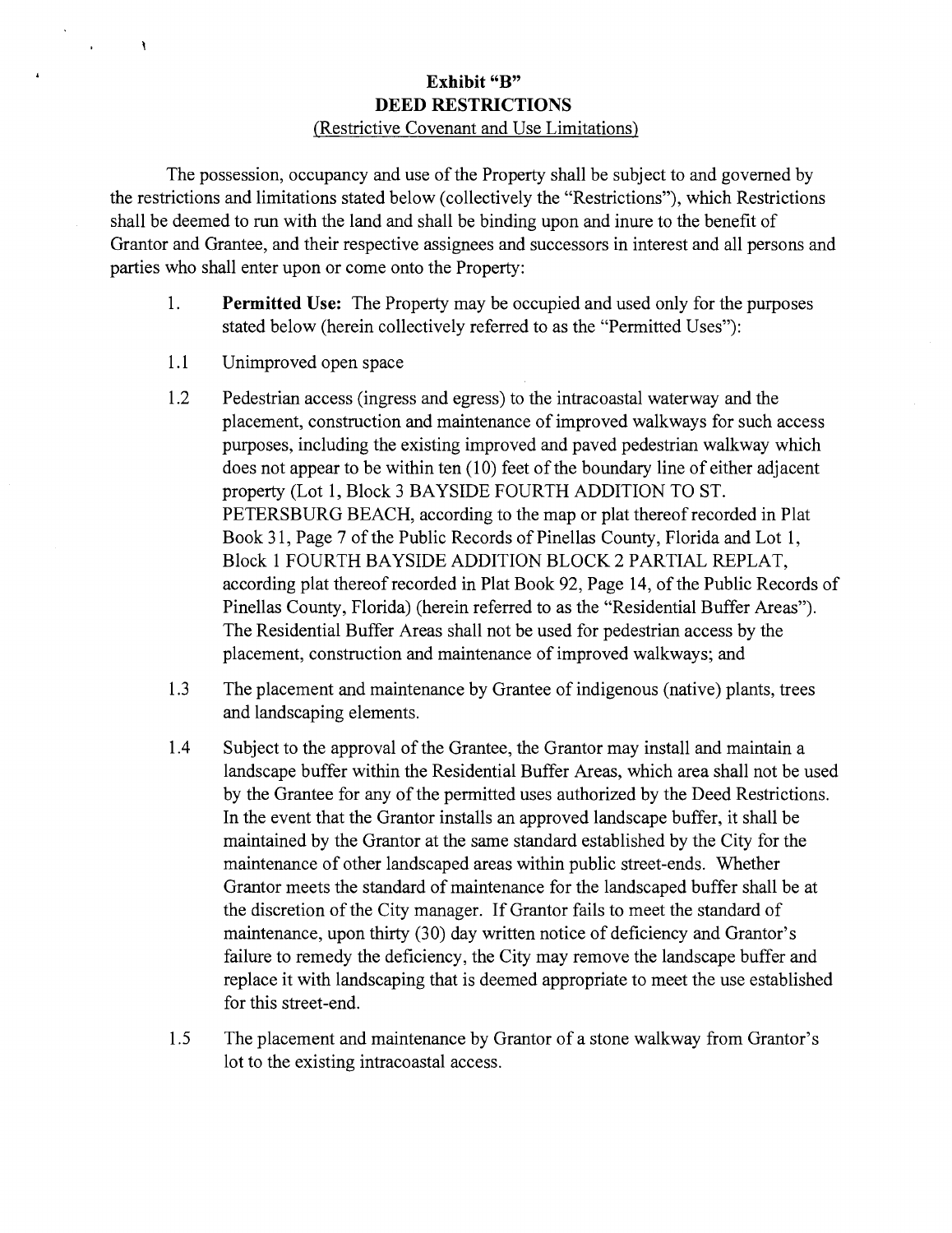- 2 Prohibited Use: All uses and activities not specifically permitted pursuant to Section 1 shall be prohibited upon the Property, including but not limited to:
- 2.1 Any operation or parking of motor vehicles, except temporary operation of motor vehicles by employees or designees of the City of St. Pete Beach for maintenance purposes;
- 2.2 No portion of the Property shall be paved, except that Grantee shall be permitted to construct and maintain an improved walkway for pedestrian use for access to the intracoastal, provided that such walkway shall not be placed within the Residential Buffer Areas. Grantee may continue to maintain those portions of the existing pedestrian walkway, if any, that encroach into the Residential Buffer Areas;
- 2.3. No buildings, structures or other improvements shall be constructed or otherwise placed upon the Property, unless first approved, in writing by the owners of record of both of the adjacent properties;
- $3.$ Maintenance: The Property shall be maintained in a reasonably good and clean condition, free from accumulation of litter and debris.
- 4. **Temporary Use Reservation:** Grantor reserves and shall have the right to temporary use of such portion of the Property as may be reasonably required for the delivery and application of materials, labor and services during construction of a single family home, with related amenities and improvements, upon either of the adjacent properties, subject to and conditioned on the following requirements being fully satisfied: 1) Grantor shall not cause or permit any damage to the Property which shall not be corrected, in a timely manner, at Grantor's expenses; and 2) Grantor shall not cause or permit any disturbance of sand dunes or existing indigenous ( native) vegetation in violation of any environmental protection law, ordinance or regulation; and 3) Grantor shall not cause or permit any use of the Property which would violate any ordinance of the City of St. Pete Beach. The term of the temporary use reservation shall be eighteen ( 18) months commencing on the date Grantee receives written notice from Grantor.
- 5. Enforcement: All Restrictions stated herein shall bind the successors in interest to the parties.

Philip Smithies W/tness:

 $\mathbf{A}$ 

V. Hellinger, as

Witness CAMILLA blichocs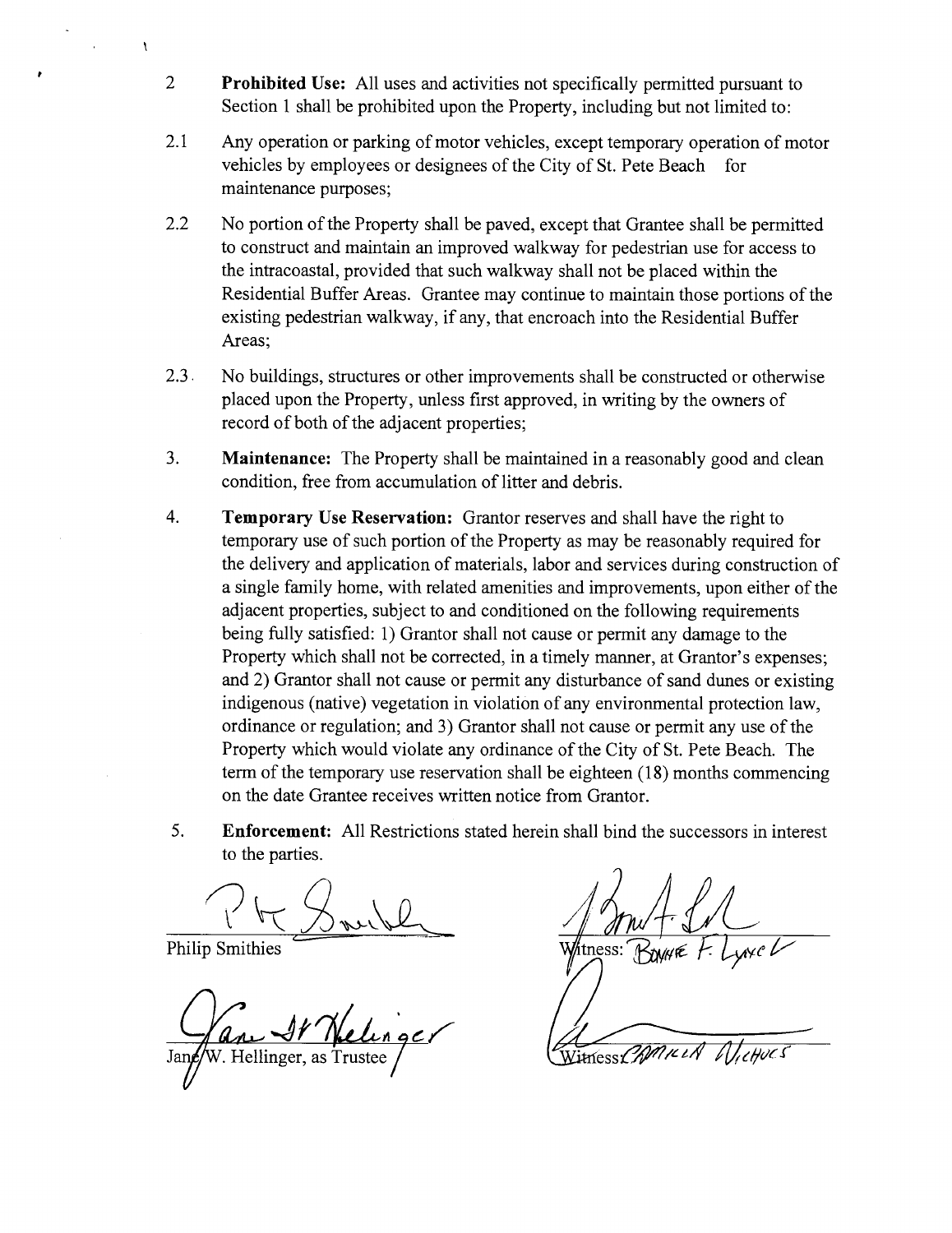KEN BURKE, CLERK OF COURT<br>AND COMPTROLLER PINELLAS COUNT<br>INST# 2020260418 09/01/2020 09:19 AM AND COMPTROLLER PINELLAS COUNTY, FL OFF REC BK: 21146 PG: 1857-1860 OFF REC BR: 21146 CREORDING: \$35.50<br>DocType:DEED RECORDING: \$35.50 DocType:DEED RECORDING: \$35.50

Paul C. Grivas, Esq. 350 Corey Ave. St. Pete Beach, FL 33706 727- 363- 6100

# Quit Claim Deed

This Quit Claim Deed made this 11th day of August, 2020 between PHILIP SMITHIES, a single man, whose address is 7981 Boca Ciega Drive, St. Pete Beach, Florida 33706, Grantor, and CITY OF ST. PETE BEACH, Pinellas County, in the State of Florida, whose address is 155 Corey Avenue, St. Pete Beach, Florida 33706, Grantee:

Witnesseth, that Grantor is the owner and has fee simple title to the property described as:

Lot 1, Block 1 FOURTH BAYSIDE ADDITION BLOCK 2 PARTIAL REPLAT, according plat thereof recorded in Plat Book 92, Page 14, of the Public Records of Pinellas County, Florida.

And that Grantor does hereby give, subject to the Deed Restrictions Attached as Exhibit "B" and in consideration of the sum of One Dollar  $(\$1.00)$  and other good and valuable consideration, remise, release, and quitclaim to the said Grantee, and Grantee's heirs and assigns forever, all the right, title, interest, claim, including the right of ingress and egress over and demand which Grantor has in and to the following described non -homesteaded land, situate, lying and being in Pinellas County, Florida to -wit:

Beginning at the northwest corner of Lot 1, Block 1 FOURTH BAYSIDE ADDITION BLOCK 2 PARTIAL REPLAT, according plat thereof recorded in Plat Book 92, Page 14, then approximately 99.5 feet along the border of Lot 1, Block 1 to the shores of Boca Ciega Bay, then north northwest along Boca Ciega Bay to the southeast corner of Lot 1, Block 3 BAYSIDE FOURTH ADDITION TO ST. PETERSBURG BEACH, according to the map or plat thereof recorded in Plat Book 31, Page 7, then approximately 99 feet along the border of Lot 1, Block 3, and then south southeast 60 feet along Boca Ciega Drive to the northwest corner of Lot 1, Block 1.

Such property being graphically depicted on Exhibit "A" attached hereto and made a part hereof.

In Witness Whereof, Grantor has hereunto set Grantor's hand and seal the  $\frac{d}{dx}$  first above written.

SMITHLES, Grantor

STATE OF FLORIDA COUNTY OF PINELLAS

WitnessAame:

Vitness Name:  $C_A$  on  $\nu A$   $N$ ,  $CAOLS$ 

The foregoing instrument was acknowledged before me by means of  $\nu$  physical presence or online notarization, this lsolar of August 2020, by PHILIP SMITHIES, who is personally known<br>or has produced  $\overrightarrow{L}$  DRIVER LICE N/RE as identification. to me or has produced  $FL$  DRIVER LICENET BONNIE LYNCA<br>
A CHILLA NI CHOLS<br>
IES, who is personally known<br>
R. Who is personally known<br>
R. NORDSTROM<br>
CHE Of Florida<br>
P.M. NORDSTROM<br>
ION # GG 308237<br>
Troy Fain Insurance 800-385-7019

Blon

Notary Public -State of Florida

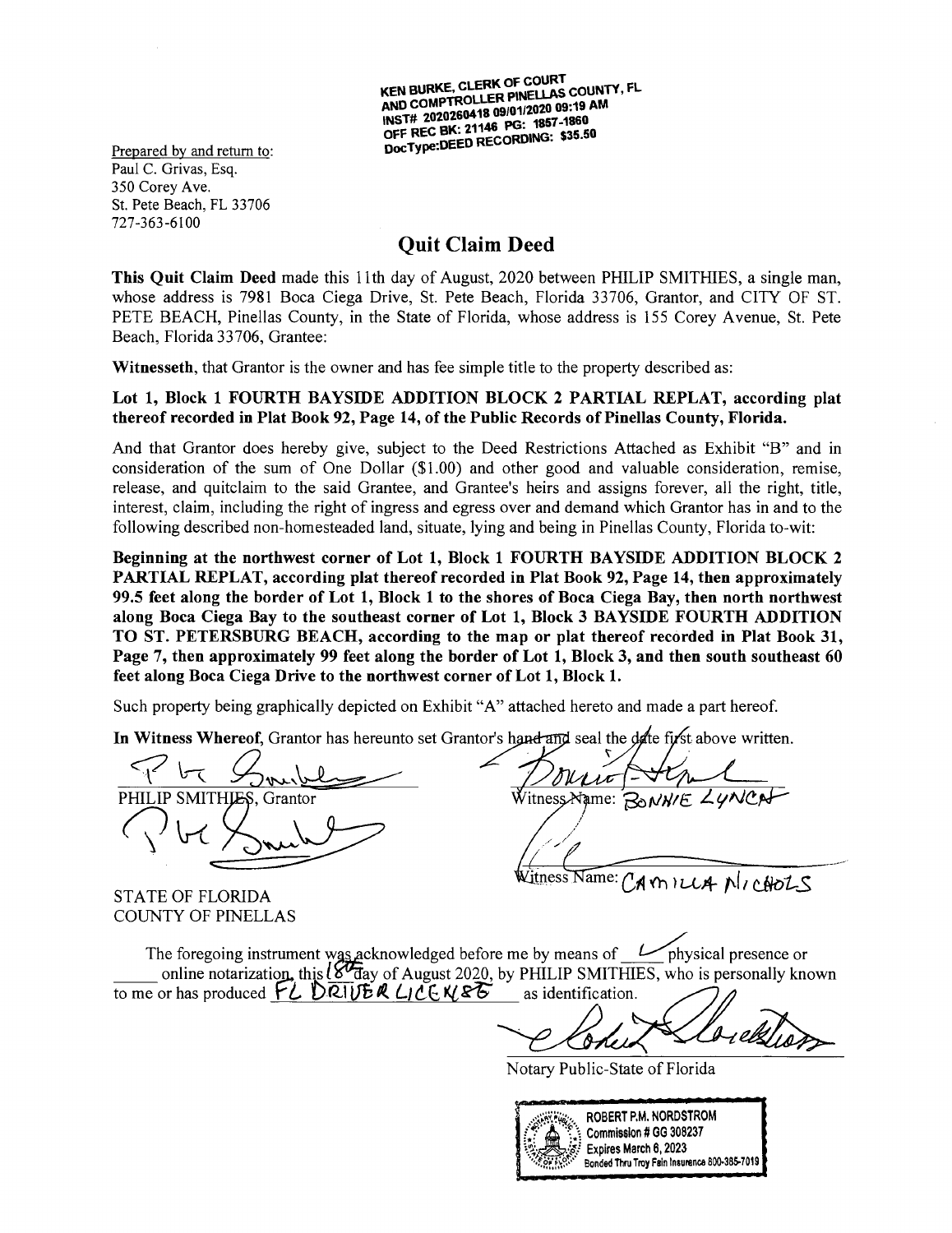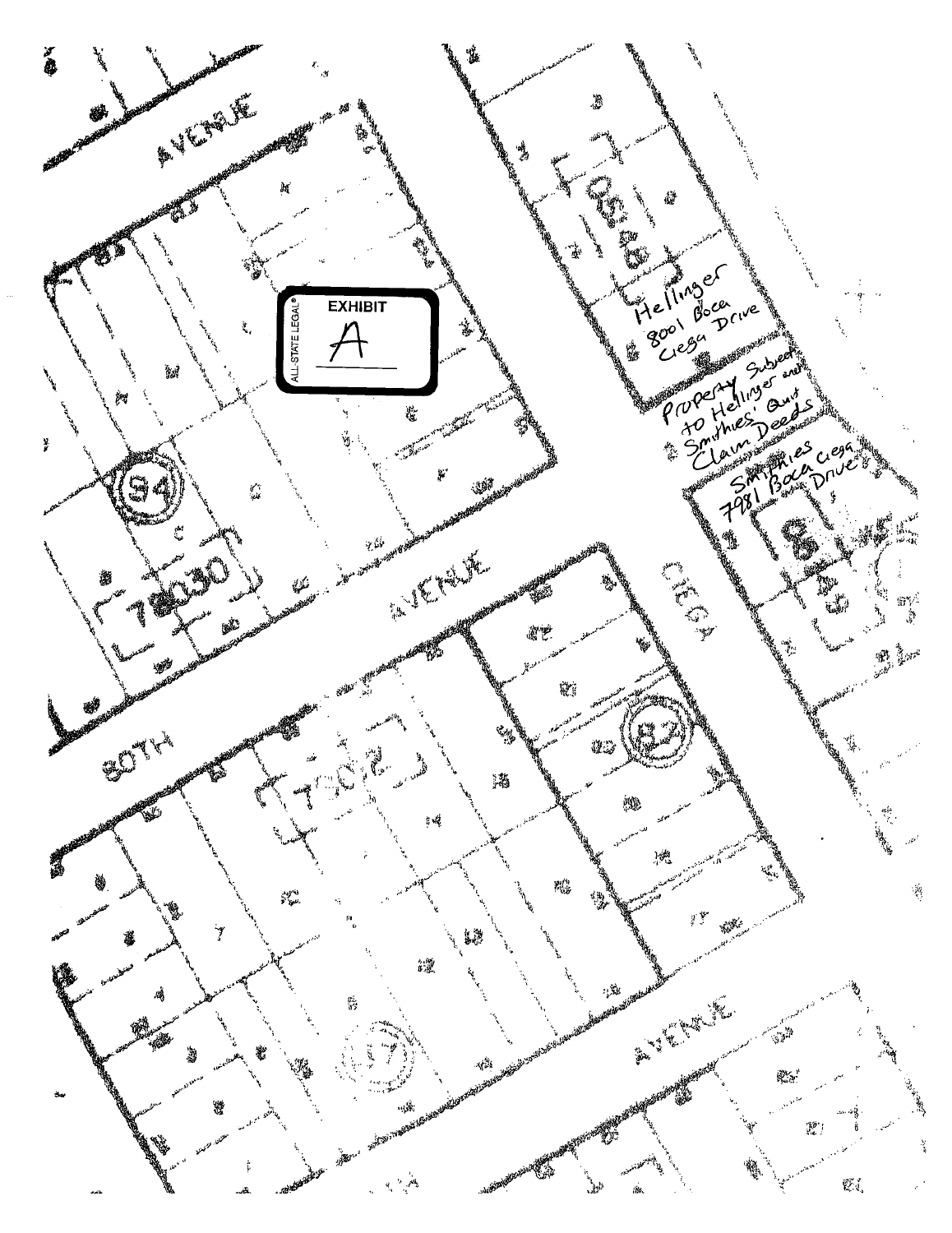### Exhibit "B" DEED RESTRICTIONS Restrictive Covenant and Use Limitations)

The possession, occupancy and use of the Property shall be subject to and governed by the restrictions and limitations stated below (collectively the "Restrictions"), which Restrictions shall be deemed to run with the land and shall be binding upon and inure to the benefit of Grantor and Grantee, and their respective assignees and successors in interest and all persons and parties who shall enter upon or come onto the Property:

- 1. **Permitted Use:** The Property may be occupied and used only for the purposes stated below (herein collectively referred to as the "Permitted Uses"):
- 1.1 Unimproved open space

 $\ddot{\phantom{a}}$ 

 $\mathbf{x}$ 

- 1.2 Pedestrian access (ingress and egress) to the intracoastal waterway and the placement, construction and maintenance of improved walkways for such access purposes, including the existing improved and paved pedestrian walkway which does not appear to be within ten (10) feet of the boundary line of either adjacent property (Lot 1, Block 3 BAYSIDE FOURTH ADDITION TO ST. PETERSBURG BEACH, according to the map or plat thereof recorded in Plat Book 31, Page 7 of the Public Records of Pinellas County, Florida and Lot 1, Block 1 FOURTH BAYSIDE ADDITION BLOCK 2 PARTIAL REPLAT, according plat thereof recorded in Plat Book 92, Page 14, of the Public Records of Pinellas County, Florida) ( herein referred to as the " Residential Buffer Areas"). The Residential Buffer Areas shall not be used for pedestrian access by the placement, construction and maintenance of improved walkways; and
- 1.3 The placement and maintenance by Grantee of indigenous (native) plants, trees and landscaping elements.
- 1.4 Subject to the approval of the Grantee, the Grantor may install and maintain a landscape buffer within the Residential Buffer Areas, which area shall not be used by the Grantee for any of the permitted uses authorized by the Deed Restrictions. In the event that the Grantor installs an approved landscape buffer, it shall be maintained by the Grantor at the same standard established by the City for the maintenance of other landscaped areas within public street -ends. Whether Grantor meets the standard of maintenance for the landscaped buffer shall be at the discretion of the City manager. If Grantor fails to meet the standard of maintenance, upon thirty (30) day written notice of deficiency and Grantor's failure to remedy the deficiency, the City may remove the landscape buffer and replace it with landscaping that is deemed appropriate to meet the use established for this street-end.
- 1.5 The placement and maintenance by Grantor of a stone walkway from Grantor's lot to the existing intracoastal access.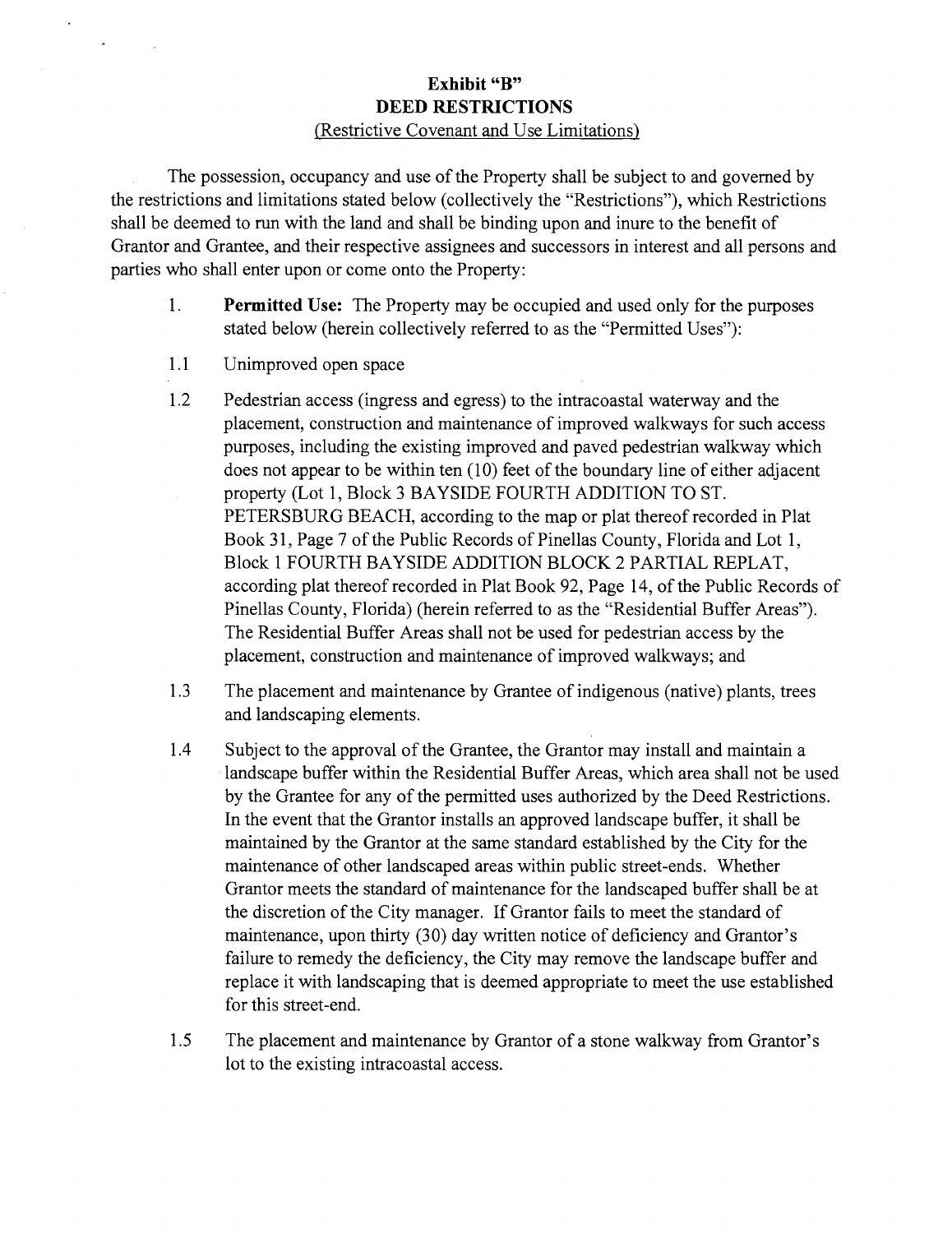- 2 **Prohibited Use:** All uses and activities not specifically permitted pursuant to Section 1 shall be prohibited upon the Property, including but not limited to:
- 2.1 Any operation or parking of motor vehicles, except temporary operation of motor vehicles by employees or designees of the City of St. Pete Beach for maintenance purposes;
- 2.2 No portion of the Property shall be paved, except that Grantee shall be permitted to construct and maintain an improved walkway for pedestrian use for access to the intracoastal, provided that such walkway shall not be placed within the Residential Buffer Areas. Grantee may continue to maintain those portions of the existing pedestrian walkway, if any, that encroach into the Residential Buffer Areas;
- 2.3 No buildings, structures or other improvements shall be constructed or otherwise placed upon the Property, unless first approved, in writing by the owners of record of both of the adjacent properties;
- 3. Maintenance: The Property shall be maintained in a reasonably good and clean condition, free from accumulation of litter and debris.
- 4. Temporary Use Reservation: Grantor reserves and shall have the right to temporary use of such portion of the Property as may be reasonably required for the delivery and application of materials, labor and services during construction of a single family home, with related amenities and improvements, upon either of the adjacent properties, subject to and conditioned on the following requirements being fully satisfied: 1) Grantor shall not cause or permit any damage to the Property which shall not be corrected, in a timely manner, at Grantor's expenses; and 2) Grantor shall not cause or permit any disturbance of sand dunes or existing indigenous (native) vegetation in violation of any environmental protection law, ordinance or regulation; and 3) Grantor shall not cause or permit any use of the Property which would violate any ordinance of the City of St. Pete Beach. The term of the temporary use reservation shall be eighteen ( 18) months commencing on the date Grantee receives written notice from Grantor.
- 5. Enforcement: All Restrictions stated herein shall bind the successors in interest to the parties.

**Philip Smithies** 

Jane  $\not$ . Hellinger, as Trustee

Witness:  $V2$ OP3E  $\varnothing T P.M$ .

TAMILI A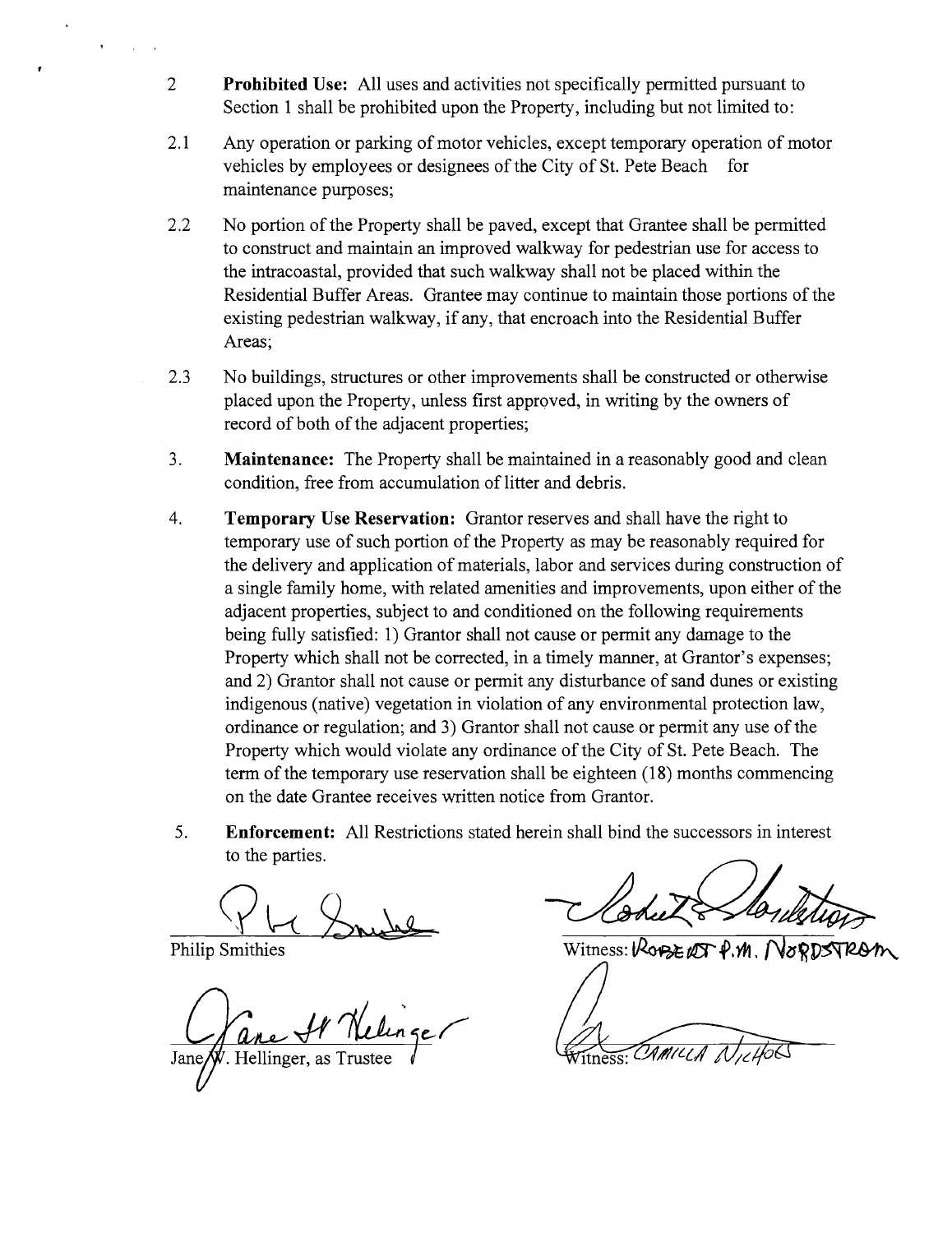### Keri Nelson

From: Wesley Wright<br>
Sent: Monday, August Sent: Monday, August 10, 2020 9:48 AM<br>
To: Melson Keri Nelson Subject: RE: Res 2020-35 Quit Claim deeds

Will do, once received.

Thank you.

Wesley Wright Community Development Director St. Pete Beach FL 33706 727) 363- 9265

#### Online Application Submittal:

**Building Permit Online Application Building Permit Inspection Request Business Tax Receipt Online Application** Parking Online Application

From: Keri Nelson < knelson@stpetebeach. org> Sent: Monday, August 10, 2020 9:08 AM To: Wesley Wright <wwright@stpetebeach. org> Cc: Ginny Bodkin <gbodkin@stpetebeach. org> Subject: Res 2020-35 Quit Claim deeds

Hi Wesley, Please provide executed copies of the attached to file with the Resolution.

Thank you, Keri

Keri A. Ferenc Nelson Office of the City Clerk I City of St. Pete Beach 155 Corey Ave. I St. Pete Beach, FL 33706

0: 727.363.9201 | www.stpetebeach.org

Download SPBConnect at www.stpetebeach.org/spb-connect.html

Under Florida law, e-mail addresses are public records. If you do not want your e-mail address released in response to a public-records request, do not send electronic mail to this entity. Instead, contact this office by phone or in writing.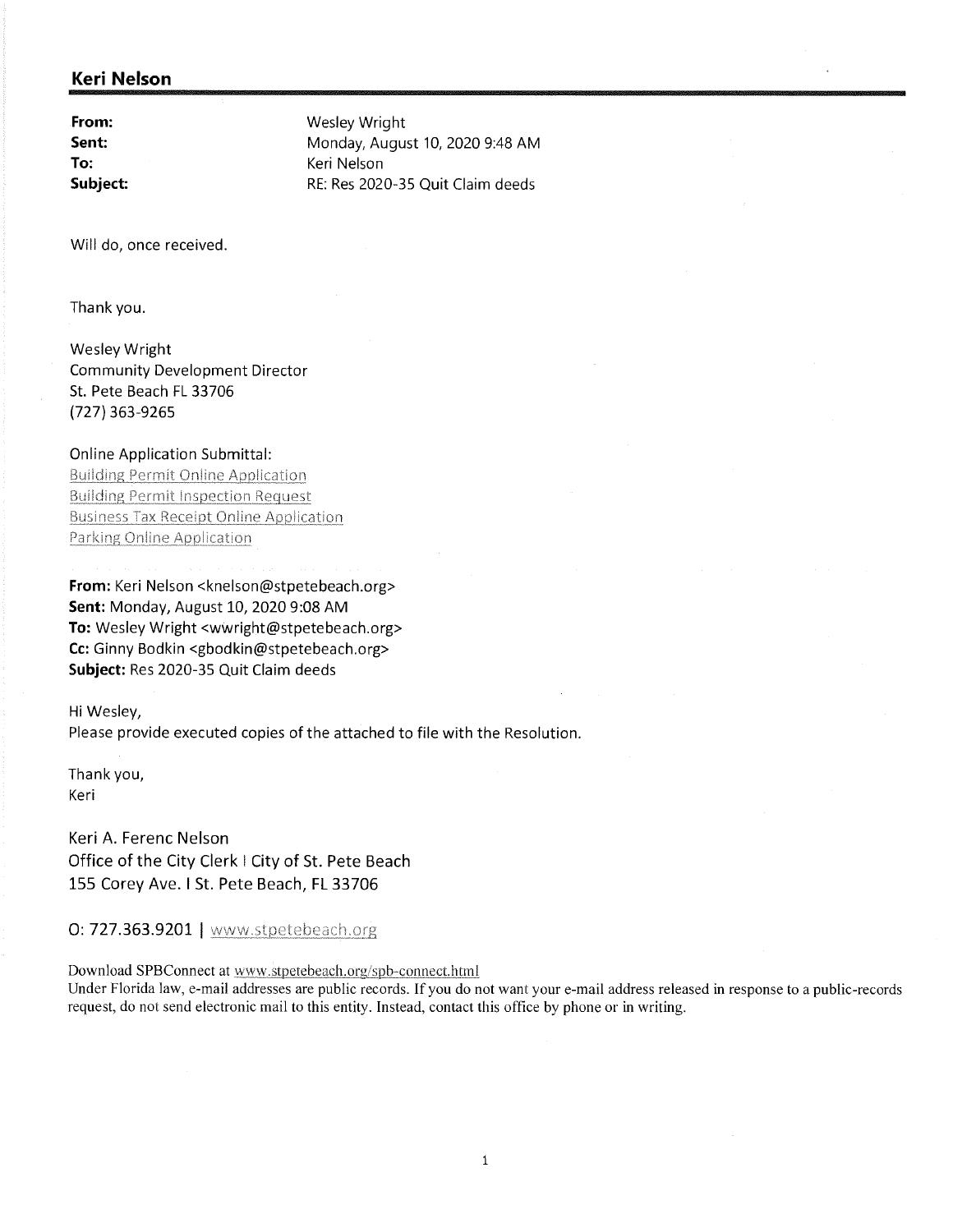

## **CERTIFICATE OF COMPLIANCE WITH ROS/SE-3 REQUIREMENTS**

This is to certify that the property located at 7981 Boca Ciepa Dr and described as: Lot 1, Block 1 FOURTH BAYSIDE ADDITION BLOCK 2 PARTIAL REPLAT, according plat thereof recorded in Plat Book 92, page 14, of the Public Records of Pinellas County, has complied with all requirements of the City of St. Pete Beach for the designation of the 80<sup>th</sup> Avenue east from Boca Ciega Drive to the Intracoastal Waterway street end to ROS/SE-3 Recreation Open Space/Street End-3 District.

In consideration of the above, the owner of the property, and all his successors and assigns, will be granted the following additional Development Rights under Section 18. 19 of the Land Development Code which replace any requirements in conflict herewith.

#### Sec. 18.19. - Regulations pertaining to properties abutting street-ends designated ROS/SE-3.

At the time the street -end abutting owner conveys the fee title to the underlying street -end, the city manager shall issue a certificate of compliance which shall be recorded in the property file on the property. The development rights granted hereunder shall run with the land.

Except as otherwise provided in this section, residential development or use of properties abutting streetends designated ROS/SE-3 shall comply with the district requirements applicable to the property. Special regulations specific to such properties are as follows:

- a) The maximum land coverage by structure, as stated in the district regulations, shall not be applicable; however, the development shall provide a minimum of 30 percent of the lot area as green space. Such green space shall be in addition to any part of the lot or property west of the St. Pete Beach Coastal Construction Line.
- (b) The minimum side yard setback from the property line abutting an ROS/SE-3 streetend that terminates at the Gulf of Mexico beach shall be two feet.
- $\sigma$ ) The minimum side yard setback from the property line abutting an ROS/SE-3 streetend that terminates at Boca Ciega Bay or Blind Pass Channel shall be two feet.
- d) One bay window not to exceed 20 feet in width shall be allowed to project up to two feet into the side yard setback adjacent to the ROS/SE-3 street-end, but in no case shall such window project over the property line. Such bay window shall not be permitted to extend below the required finished floor elevation of the structure.
- e) Fences up to six feet in height shall be permitted along the entire property line adjacent to the ROS/SE-3 district except within the front yard.

 $\mathcal{F}/_{12}$ 1 7.17

Date City Manager